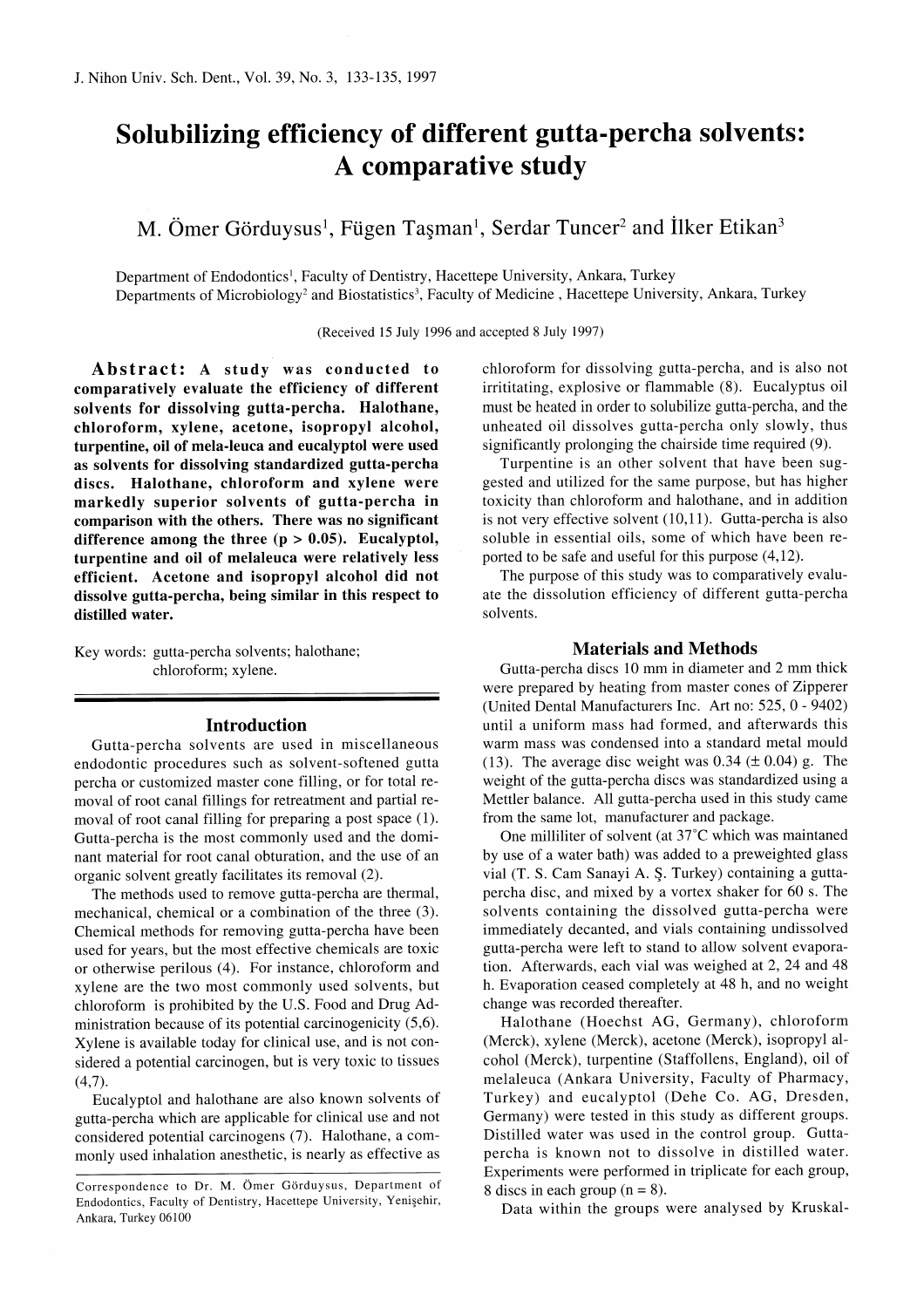Wallis analysis of variance. The inter-groups data were compared by Mann-Whitney U test.

### Resutls

Results for gutta-percha solubilization by the various solvents are presented in Fig. 1. The solvents were found to differ in their solubility efficiency ( $\chi^2$  = 31.6959,  $p = 0.0000$ . As a group halothane, chloroform and xylene had markedly superior ability to dissolve guttapercha in comparison with the others.

Halothane 6.12 % ( $\pm$  2.34), chloroform 5.43 % ( $\pm$ 0.82) and xylene 8.03 %  $(\pm 3.13)$  dissolved the standard-

ized gutta-percha discs, and the differences among them were not statistically significant ( $p > 0.05$ ). Turpentine 1.8 % ( $\pm$  1.14), eucalyptol 1.88 % ( $\pm$  0.83) and oil of melaleuca 0.78 % ( $\pm$  0.54) dissolved the gutta-percha. The differences between turpentine, eucalyptol and oil of melaleuca were not statistically significant ( $p > 0.05$ ). However, the difference between eucalyptol and oil of melaleuca was significant ( $p < 0.05$ ) (Table 1).

Acetone and isopropyl alcohol did not dissolve gutta percha; discs weighs in both solvents were the same before and after the experiments (data not shown). In the distilled water control group, none of the gutta-percha discs were dissolved (data not shown).



Fig. 1 Gutta-percha solubility. Solubility is expressed as percentage weight loss. Each bar represents the mean.

| Table 1 Gutta-percha solubility. Means and standard deviations. |
|-----------------------------------------------------------------|
|                                                                 |

|                                                                                   | Mean $(\% )$ | Standard Deviation $(+ or -)$ |  |
|-----------------------------------------------------------------------------------|--------------|-------------------------------|--|
| <b>SOLVENTS</b>                                                                   |              |                               |  |
| Halothane                                                                         | 6.12         | 2.34                          |  |
| Chloroform                                                                        | 5.43         | 0.82                          |  |
| Xylene                                                                            | 8.03         | 3.13                          |  |
| Turpentine                                                                        | 1.80         | 1.14                          |  |
| Eucalyptol                                                                        | 1.88         | 0.83                          |  |
| Oil of Melaleuca                                                                  | 0.78         | 0.54                          |  |
| Acetone                                                                           | $\Omega$     |                               |  |
| Isopropyl alcohol                                                                 | $\theta$     |                               |  |
| Distilled water                                                                   | $\Omega$     |                               |  |
| * Statisticaly equivalent (p=0.00 Kruskall -Wallis Analysis of Variance Test) n=8 |              |                               |  |